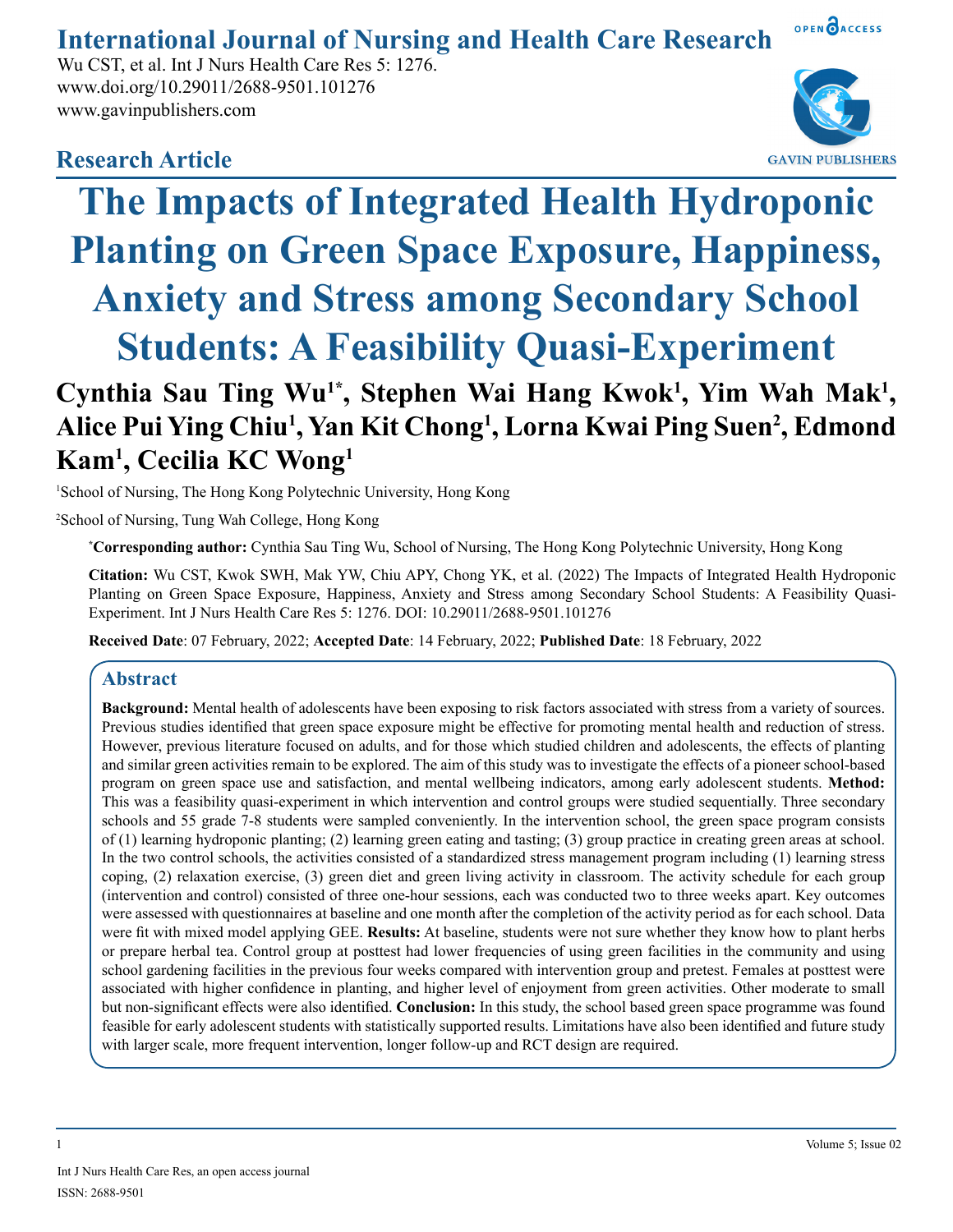**Keywords:** Adolescents; Hydroponic-planting; Stress management; Quasi-experiment; Green space; Anxiety; Stress; **Happiness** 

#### **Introduction**

Adolescent secondary school students are faced with multidimensional physical and psychological challenges that could impact on their mental well-being. They are at an adolescent development stage, and need to cope with abrupt changes in their physical bodies. They are often under inter-personal pressure in forming new social relationships [1]. Academic pressure is also an important source of stress which affect mental health [2,3]. Most local students seek to relieve stress through engagement in physical activities, seeking peer support or listening to or engaging in music [4]. Yet, green space, gardening, horticultural and similar activities were found having positive effects on mental health.

In the literature, there were a number of evidence which show the association between green space and its related human activities and health. Urban greenery and water were deemed important elements to improve indoor air quality, temperature and protection against heat and cold, which have effects on both physical and psychosocial health [5]. Research evidence with multiple angles in terms of neuroimaging data and supporting cellular and molecular animal studies indicated the interaction between social and environmental risk factors of mental health [6].

In the community, adults who lived closer to green space had lower perceived stress, better perceived health and related QoL, and were more likely to use green space for relaxation [7]. According to a review done in 2013 [8], adults with mental health issues had their depression and anxiety reduced, and benefited in physical, emotional, social, spiritual and even vocational domains after joining gardening activities. In Hong Kong, researchers found that horticultural activity could improve psychiatric patients' level of anxiety, depression and stress in a RCT [9]. The above evidence imply that human activities associated with plants for aesthetics could have positive effects on mental health.

Longitudinal evidence indicated that health benefits from green area appeared in different life courses between genders. In men, benefit of more green space emerged in early to midadulthood [10]. In women, but at older ages, moderate availability of green space was found contributing to better mental health. More benefits of green space might extend to physical health also. Previous study showed that cardiovascular disease and respiratory disease mortality rates decreased with increasing green space, but in men only [11]. Yet, women were found more active, saw greater aesthetic value, and had higher self-reported wellbeing in urban green spaces than men [12]. However, these gender differences were not confirmed in adolescents who would participate in green activities. Outdoor green space was found facilitating protective factors of health such as increased free-time physical activity level in early adolescents [13]. Previous study also showed that neighborhood parks was associated with reduced stress among adolescents regardless of SES [14]. Nonetheless, the mental health benefits of gardening, horticulture or similar activities on adolescents needed further studies.

Due to increasing urbanization and densification in Hong Kong, most students live far away from green space. Hydroponics is a method of plants growing in a flexible scale with the use of water- based, nutrient-rich solution. With proper care, the plants can grow fast and strong by using less water; and hydroponics plants are more environment friendly than soil-based plants [15,16]. Hydroponics in the green roof systems are potentially applicable in Hong Kong building for example the schools in which adolescents spent most of their time [17].

Whether having green space at schools could provide them, however, a means for stress reduction or help them develop a green-living attitude and behavior remained unclear. Earlier studies investigated the effects of green space programs holistically, but the specific effects had remained unexplored to date. There was also limited research on the relationships between green spaces, Gender differences on mental health in secondary school students. Thus, the aim of this study was to investigate the impact of a pioneer school green space program on selected mental health indicators in secondary school students after participating in either the designed program or control activities with follow up.

#### **Hypothesis**

It is hypothesized that after participation in the green space programme, students' will have their green space exposure and mental wellbeing in terms of 1) green space use and satisfaction, 2) anxiety and stress symptoms, 3) level of happiness improved compared with those who joined control activities.

#### **Methods Design**

This was a feasibility quasi-experiment in which there was one intervention school and two control schools. Activities were conducted in each school sequentially.

#### **Eligibility criteria and sampling**

The eligibility criteria of schools were 1) secondary schools in Hong Kong, 2) having a potential venue for hydroponic planting, 3) allowing students to participate in extracurricular activities. The eligibility criteria of students were 1) secondary school students (grade 7-8), 2) able to communicate in Chinese, 3) no allergy to soil, pollens or plants, 4) no G6PD deficiency.

Convenience sampling was done to sequentially recruit the first control school in Feb 2018, and the second control school and the intervention school in Sep 2018. The intervention school was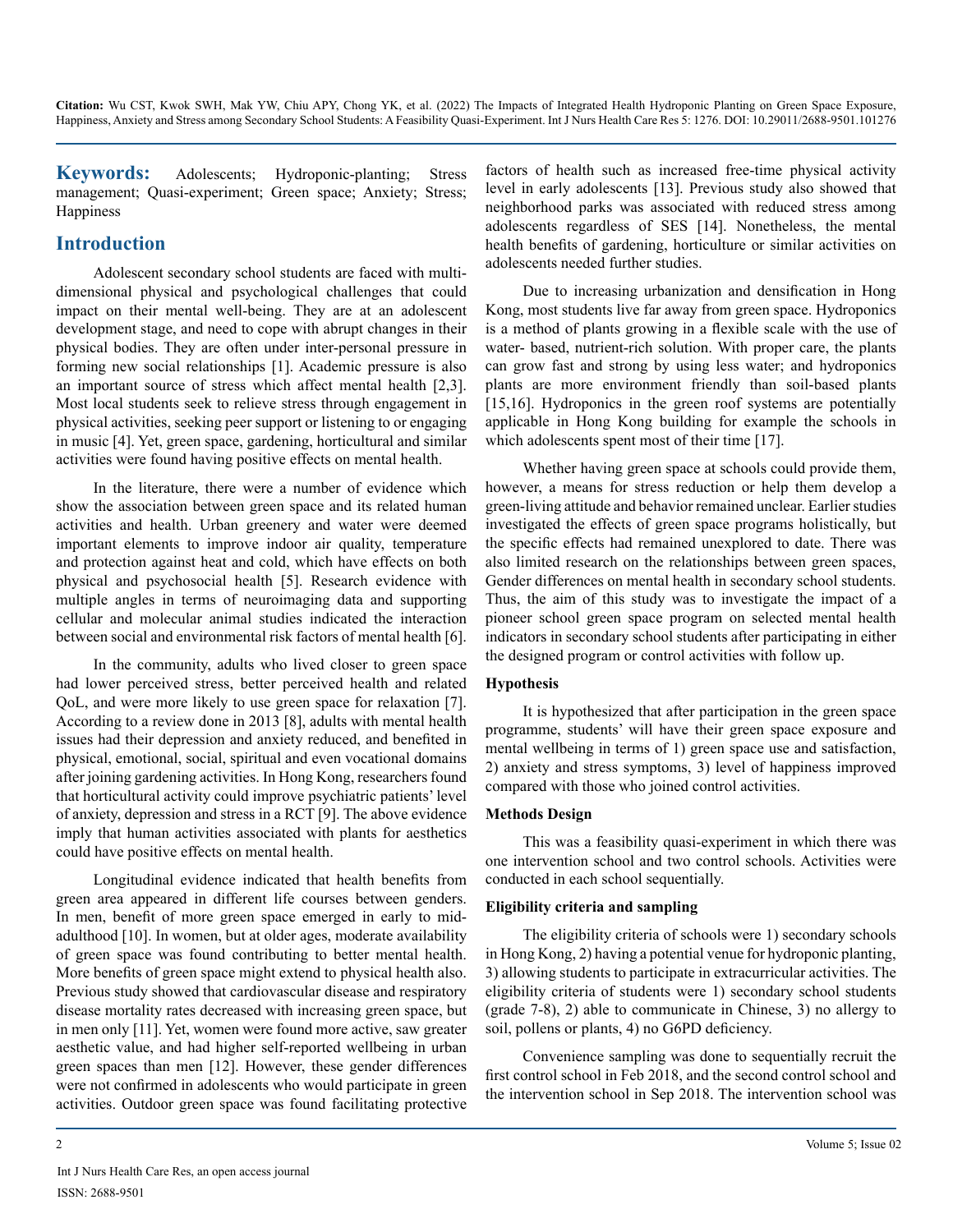the one which showed interest in installing hydroponic planting system. One control school comprised three classes for each grade, and the other schools consisted of four classes for each grade. Each class contained 33 students. One class from grade 7 and one class from grade 8 were randomly recruited by the teacher in each school. Students in each recruited class were then conveniently recruited. Before the study activities, students with consents were screened for eligibility criteria on a checklist. Those who did not satisfy any one of the criteria were not included.

#### **Intervention**

In the intervention group, the program, run by undergraduates who were trained by hydroponic planting therapist, consisted of (1) learning hydroponic planting; (2) learning green eating and tasting; (3) Group practice in creating green areas at school. The content included the introduction of basic techniques of planting, including material choosing, seeding, and watering; with materials provided for students to do hands-on planting. The theory part was taught in classroom and the practice session was held in the playground. The school was provided with hydroponic planting devices for the practice sessions. In addition, one teacher was trained for the technique of planting and the management of green plants, in order to guide the students for a sustainable green space at school. The control group consisted of a standardized stress management program of (1) learning stress coping, (2) relaxation exercise, (3) green diet and green living activity in classroom. The students were supervised and guided by trained undergraduates from The Hong Kong Polytechnic University.

 The activity schedule for each group (intervention and control) consisted of three one-hour sessions, each was conducted two to three weeks apart. The research activity period for the first control school was from Mar 2018 to Jun 2018; the period for the second control school and intervention school was from Oct to Dec 2018.

#### **Outcomes**

Key outcomes which were assessed at baseline and posttest included 1) green space use and satisfaction, 2) anxiety and stress, 3) happiness. Questionnaires which measure all targeted outcomes were distributed to both groups at baseline and one month after the completion of the activity period as for each school. Another outcome assessed at baseline was the green dietary habits. Students were blinded to study hypothesis though not blinded to activities they have participated in.

#### **Green space use and satisfaction**

Green space use and satisfaction was assessed in three domains, they were 1) level of exposure to green space (four items); 2) perceived benefits of green activities (three items); 3) satisfaction of green space available (four items). Each item was measured by a four-point ordinal scale. Higher score indicates more frequent green space use in the past four weeks or level of agreement. The instrument was developed by the research team based on literature review. Its content validity was assessed by three experts in occupation health, mental health nursing, and community health nursing, respectively, who had extensive experiences in promoting healthy lifestyle at school. They independently rated the relevance of each item by using a four-point scale. The Content Validity Index for Items (I-CVIs) was high (I-CVI =  $0.98$ ). Testretest reliability was assessed on ten participants who completed the same questionnaire two weeks apart. The reliability was satisfactory  $(r = 0.764)$ . The scale reliability (internal consistency) at baseline was acceptable (Cronbach's alpha = .755, n=55).

#### **Anxiety and stress**

The self-reported anxiety and stress symptoms of the participants were measured by the corresponding subscales in the DASS (21 items) which was freely provided by the Psychology Foundation of Australia [18,19]. Each subscale comprised seven items which measure either anxiety, stress or depressive symptoms in the past week. Respondents were asked to rate each statement on a four-point ordinal scale from 0= not applicable to 3=most applicable. Higher score indicates more severe symptoms. DASS-21 showed satisfactory internal consistency and three-factor structure in Asian [20] including Chinese young populations [21].

#### **Happiness**

Happiness was measured by the Delighted-Terrible Faces (DT-Faces) Scale which is a seven-point ordinal VAS [22]. The score ranged from 1=most happy (face A) to 7=most unhappy (face G).

#### **Green dietary habits**

Green dietary habits were assessed with five items at baseline, they were the level of agreement on knowing how to grow edible plants, understanding, habit and promotion of green diet. Each item was measured with a four-point ordinal scale. Higher score indicates better habits.

#### **Data Analyses**

Questionnaires at baseline and posttest were matched using the class and class number of students in each school. Categorical demographic characteristics included sex, cohabitants, religion and housing. Between groups differences in these characteristics were tested with Fisher exact tests [23]. Continuous demographic characteristics included age, years living in Hong Kong, and amount of pocket money got per week. Between groups differences in these variables were tested with independent t tests [24]. Between groups differences in green dietary habits at baseline were tested with Wilcoxon rank sum tests [25]. The group, time, sex effects and their interactions on green space use and satisfaction and mental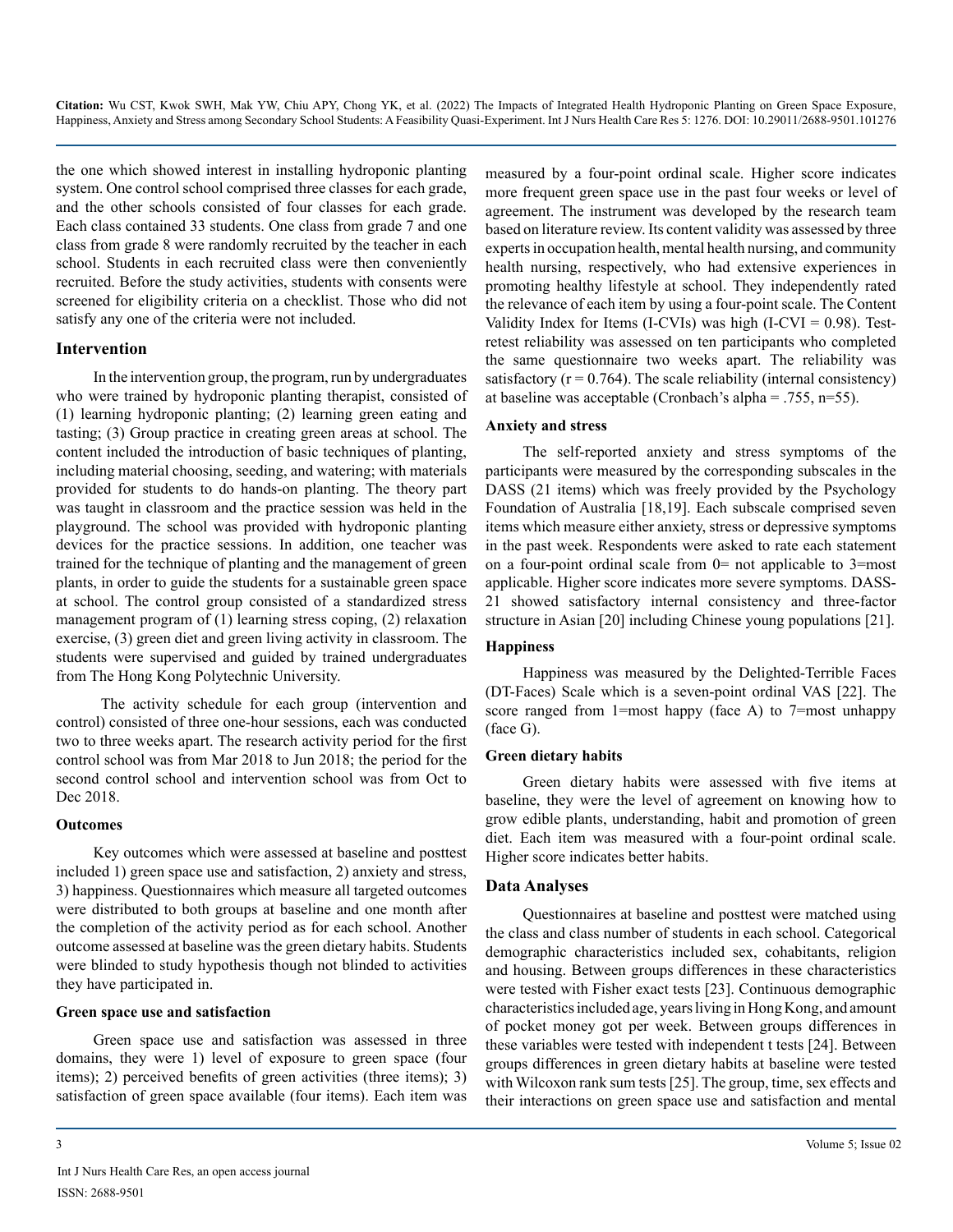wellbeing in terms of stress, anxiety and happiness were tested with generalized estimating equations [26]. Error distribution was assumed following the Gaussian family. The correlation structure between time points was specified as AR1. Significance level (alpha) was set at .05. All analyses were done on R version 4.0.3 on RStudio 1.4.1103.

#### **Ethical Considerations**

Ethical approval for this study was obtained *(ID: HSEARS20160618002)* from the ethics committee of The Hong Kong Polytechnic University. Information sheets and parental consent forms outlining the details of the program were distributed to recruit students. This ensures participating students and their parents or guardians understood the potential risks and benefits of participation in the study. They were also informed of the rights to withdraw from the study at any time. Students who did not obtain parental consents were not included. Consent was also sought at the school level from a representative of each participating school. Both school representatives and participants were informed that data would be analyzed anonymously and in aggregate. At the end of the program in each school, all students received information and resources of counselling and mental health services.

#### **Results**

At baseline, 59 students were recruited in total. The period of recruitment and follow-up fell between Feb 2018 and Dec 2018. There were 18 students in the intervention school and 41 students in the control schools. At posttest, four students dropped out from the control group, hence the final number analyzed was 55.

Demographic characteristics were presented in Table 1. There were no significant between- group differences in sex, cohabitants, religion, housing, age, years living in Hong Kong, except living with maternal grandmother and the amount of pocket money received per week. However, the number of those living with maternal grandmother was small. Though the mean pocket money in control group was higher, the dispersion was also greater. Overall, the mean age of the sample was  $13.5$  (SD = 0.81), 60% of the sample were males, and over 60% were living in public housing. Over three-fourths did not have religious belief. Above 90% were living with mother but only three-fourths lived with father. Sixty percent of the sample were living with siblings. A majority of the participants were not living with grandparents.

|                                   |                | Intervention             | Control          | <b>Fisher exact</b> |
|-----------------------------------|----------------|--------------------------|------------------|---------------------|
|                                   |                | $N = 18$                 | $N = 37$         | p                   |
| Sex                               | $1 = male$     | 8                        | 25               | 0.14                |
|                                   | 2=female       | $10\,$                   | 12               |                     |
| Live with father                  | $1 = yes$      | 14                       | 27               |                     |
|                                   | $2 = no$       | $\overline{4}$           | 10               |                     |
| Live with mother                  | $1 = yes$      | 16                       | 35               | 0.59                |
|                                   | $2 = no$       | $\overline{c}$           | $\overline{2}$   |                     |
| Live with siblings                | $1 = yes$      | 12                       | 21               | 0.57                |
|                                   | $2 = no$       | 6                        | 16               |                     |
|                                   | $\mathbf{0}$   | 6                        | 16               | 0.059               |
| Live with number of               | $\mathbf{1}$   | $\overline{\mathcal{L}}$ | 15               |                     |
| siblings                          | $\sqrt{2}$     | 7                        | 5                |                     |
|                                   | $\overline{4}$ |                          | $\boldsymbol{0}$ |                     |
| Live with paternal                | $1 = yes$      | 3                        | 1                | 0.098               |
| grandfather                       | $2 = no$       | 15                       | 36               |                     |
| Live with paternal<br>grandmother | $1 = yes$      | $\overline{7}$           | $\tau$           | 0.19                |
|                                   | $2 = no$       | 11                       | 30               |                     |
| Live with maternal<br>grandfather | $1 = yes$      | $\mathbf{0}$             | 1                |                     |
|                                   | $2 = no$       | 18                       | 36               |                     |
| Live with maternal<br>grandmother | $1 = yes$      | 3                        | $\mathbf{0}$     | 0.031               |
|                                   | $2 = no$       | 15                       | 37               |                     |
| Live with others                  | $1 = yes$      | $\mathbf{1}$             | $\mathbf{1}$     | 1                   |
|                                   | $2 = no$       | 17                       | 36               |                     |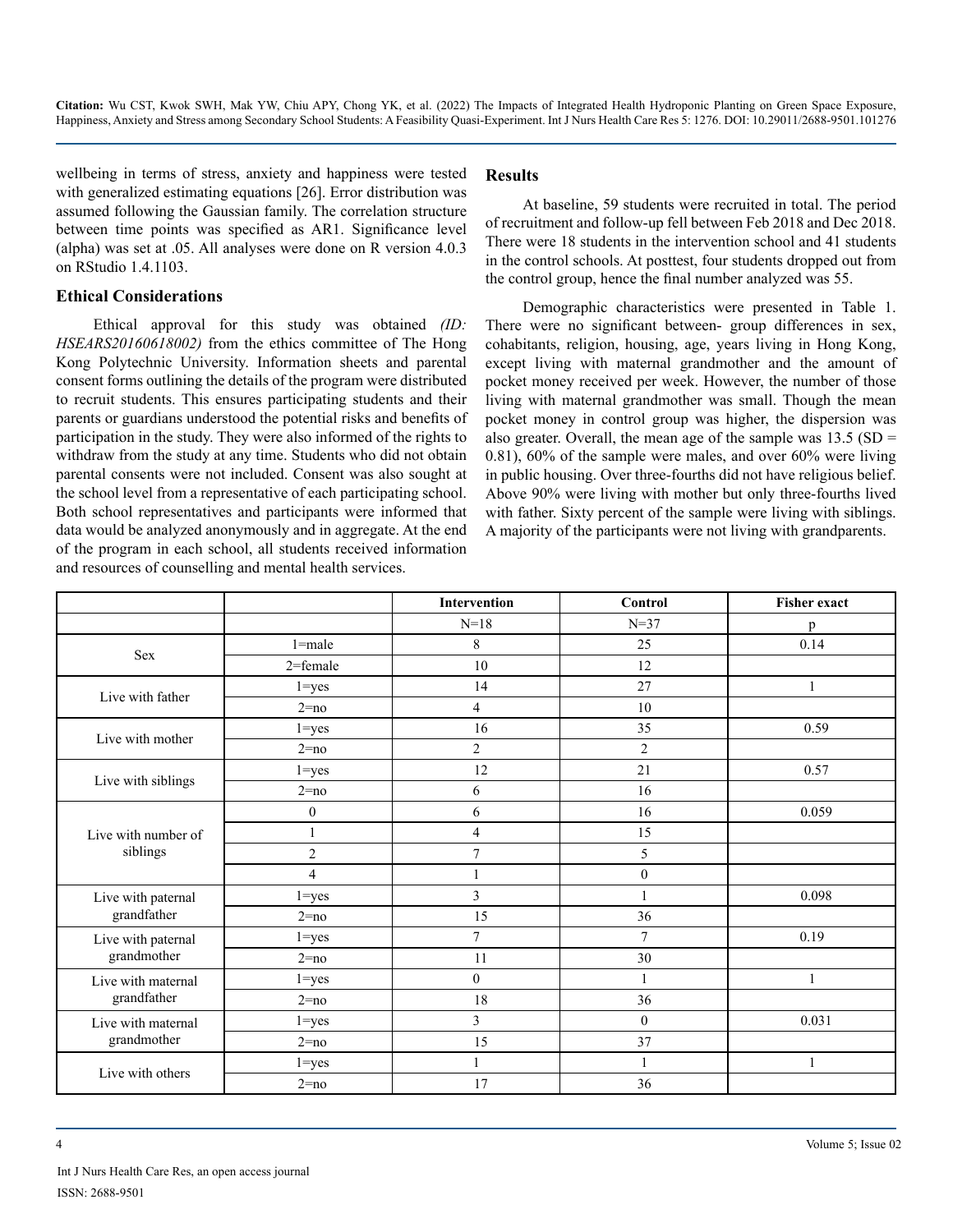| Live with number of others $\frac{1}{2}$ |                  | 18                  | 36              |              |
|------------------------------------------|------------------|---------------------|-----------------|--------------|
|                                          |                  |                     |                 |              |
| Religion                                 | $1 = nil$        | 13                  | 29              | 0.66         |
|                                          | $2 =$ Buddhism   | ↑                   |                 |              |
|                                          | 3=Catholic       |                     |                 |              |
|                                          | 4=Protestant     |                     | 6               |              |
| Housing                                  | $1 = public$     | 11                  | 23              |              |
|                                          | $2 = non-public$ |                     | 14              |              |
|                                          |                  | <b>Intervention</b> | Control         | Welch t test |
|                                          |                  | Mean (SD)           | Mean (SD)       | D            |
| Age                                      |                  | 13.39(0.92)         | 13.54(0.77)     | 0.55         |
| Years living in Hong Kong                |                  | 9.67(5.05)          | 11.35(3.51)     | 0.21         |
| Pocket money per week                    |                  | 27(45.05)           | 120.41 (128.55) | 0.00025      |

#### **Table 1:** Demographic characteristics.

In Table 2, it shows that the green dietary habits at baseline did not have significant between- group differences. Generally, both groups agreed that they could understand the importance of balanced diet, consume optimal portions of vegetables, and encourage the others to follow green eating. However, students in the intervention group were not sure whether they know how to plant herbs or prepare herbal tea. Participants in the control group disagreed that they know how to plant vegetables or herbs or prepare herbal tea.

|                                                | Intervention |            | <b>Control</b> |            | Wilcoxon |  |
|------------------------------------------------|--------------|------------|----------------|------------|----------|--|
|                                                | Median       | <b>MAD</b> | Median         | <b>MAD</b> |          |  |
| I know how to plant vegetables                 |              |            |                |            | 0.12     |  |
| I know how to plant herbs and make herbal tea  | 2.5          | 0.74       |                |            | 0.080    |  |
| I can eat three portions of vegetables per day |              |            |                | 1.48       | 0.10     |  |
| I know the importance of a balanced diet       |              |            |                |            | 0.067    |  |
| I encourage others to follow green eating      |              |            |                |            | 0.81     |  |
| MAD: Median Absolute Deviation                 |              |            |                |            |          |  |

#### **Table 2:** Green dietary habits at baseline.

Table 3 shows the effects of group, time and sex and their interactions on green space use and satisfaction as well as mental wellbeing in terms of stress, anxiety and happiness scores. The group by time effect on the using green facilities in the community and the using school gardening facilities were significant; where control group at posttest had lower frequencies of these activities in the previous four weeks compared with intervention group and pretest. Other moderate to small but non-significant effects included those on other outcomes such as happiness level, satisfaction with the green facilities in the community, and feeling relaxed when using the green facilities. We also see significant sex by time effect on the confidence in planting correctly, feeling relaxed when using the green facilities, and feeling happy when looking at their own plants. Females at posttest were associated with higher confidence in planting, and higher level of enjoyment from green activities.

|                                                                 | (Intercept)      | <b>Control</b> | Post-test     | Female     | Control at<br>post-test | <b>Female at</b><br>post-test |
|-----------------------------------------------------------------|------------------|----------------|---------------|------------|-------------------------|-------------------------------|
|                                                                 | b(SE)            | b(SE)          | b(SE)         | b(SE)      | b(SE)                   | b(SE)                         |
| Use green facilities in the community<br>in the past four weeks | $0.66(0.22)$ **  | 0.25(0.25)     | 0.35(0.34)    | 0.11(0.26) | $-0.74(0.35)^{*}$       | $-0.13(0.34)$                 |
| Visit green space of your school in the<br>past four weeks      | $0.55(0.28)^{*}$ | $-0.09(0.29)$  | $-0.22(0.31)$ | 0.41(0.28) | 0.17(0.33)              | $-0.01(0.34)$                 |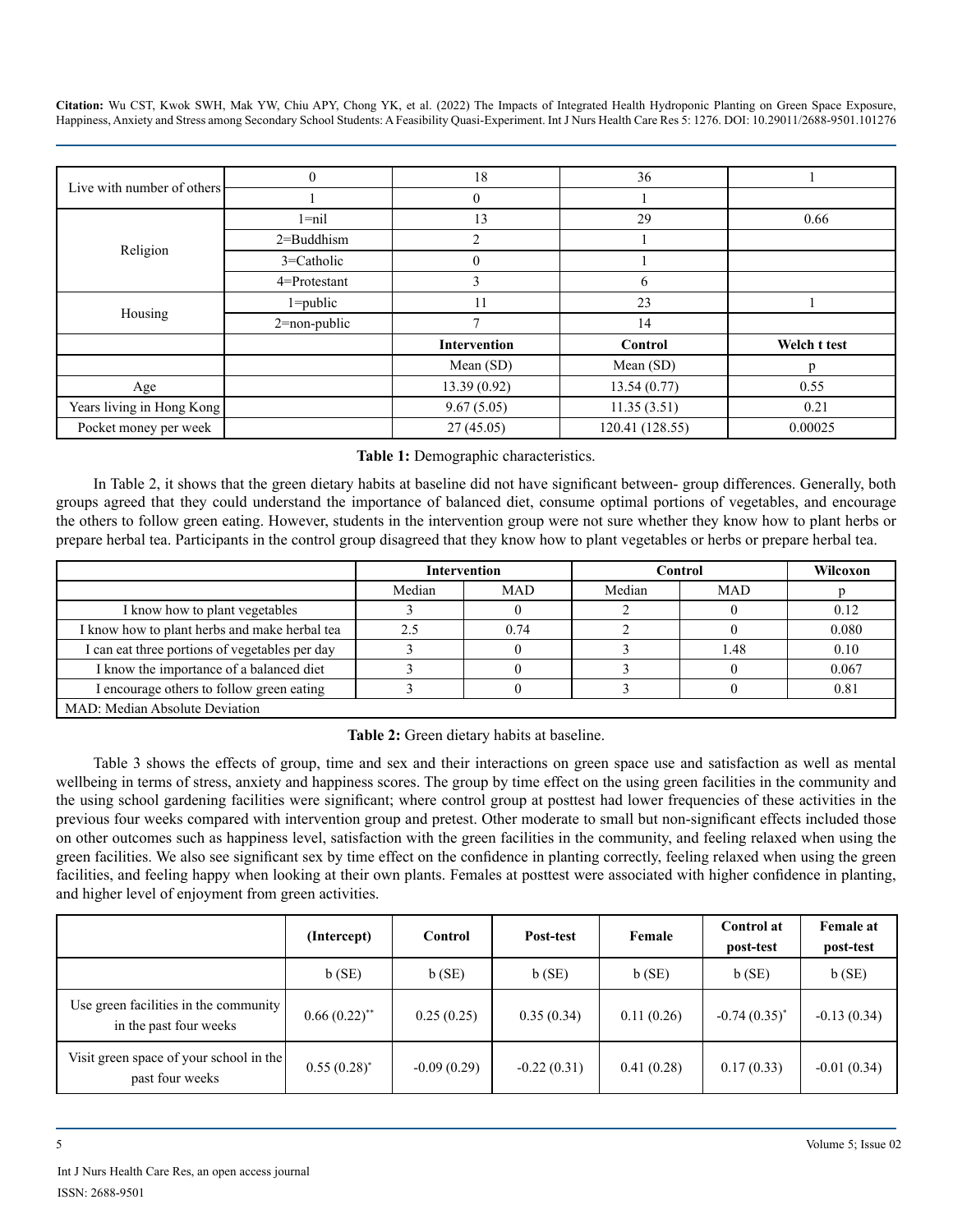| Use school gardening facilities in the<br>past four weeks                                                             | 0.16(0.14)       | 0.11(0.18)    | 0.39(0.2)         | $0.51(0.22)^{*}$ | $-0.67(0.24)$ ** | $-0.29(0.25)$    |
|-----------------------------------------------------------------------------------------------------------------------|------------------|---------------|-------------------|------------------|------------------|------------------|
| I know the location of the green space<br>facilities at school                                                        | $1.66(0.23)$ *** | $-0.19(0.25)$ | 0.12(0.32)        | 0.31(0.27)       | 0.04(0.32)       | 0.08(0.32)       |
| I have confidence in planting correctly                                                                               | $2.07(0.06)$ *** | 0.11(0.09)    | $-0.44(0.14)$ **  | $-0.22(0.1)^{*}$ | $-0.11(0.15)$    | $0.58(0.16)$ *** |
| I think that green living lifestyle can<br>promote concentration                                                      | $1.85(0.2)$ ***  | 0.08(0.18)    | $-0.18(0.24)$     | $-0.03(0.15)$    | $-0.08(0.23)$    | 0.23(0.21)       |
| Green school program can promote<br>communication                                                                     | $2.04(0.12)$ *** | $-0.13(0.14)$ | $-0.32(0.22)$     | 0.03(0.15)       | 0.02(0.22)       | 0.17(0.21)       |
| I am satisfied with the current green<br>space in school                                                              | $1.67(0.16)$ *** | 0.03(0.18)    | $0.4(0.17)^{*}$   | $-0.01(0.18)$    | $-0.2(0.2)$      | $-0.01(0.21)$    |
| I feel relaxed when I use the green<br>facilities                                                                     | $1.99(0.17)$ *** | 0.09(0.17)    | $-0.66(0.26)$ *   | $-0.09(0.17)$    | 0.31(0.25)       | $0.58(0.22)$ **  |
| I feel happy when I look at my plants                                                                                 | $2.13(0.14)$ *** | $-0.01(0.14)$ | $-0.37(0.18)^{*}$ | $-0.03(0.13)$    | 0.09(0.18)       | $0.37(0.18)^*$   |
| I am satisfied with the green facilities<br>in the community                                                          | $1.62(0.22)$ *** | 0.3(0.23)     | 0.25(0.23)        | 0.08(0.22)       | $-0.41(0.26)$    | 0.16(0.25)       |
| Mean of stress score                                                                                                  | $0.46(0.15)$ **  | 0.14(0.16)    | 0.31(0.23)        | 0.04(0.15)       | $-0.14(0.24)$    | $-0.15(0.23)$    |
| Mean of anxiety score                                                                                                 | $0.46(0.14)$ *** | 0.04(0.15)    | 0.25(0.22)        | 0.05(0.13)       | $-0.13(0.23)$    | $-0.12(0.22)$    |
| Happiness level                                                                                                       | $2.92(0.33)$ *** | $-0.06(0.35)$ | $-0.52(0.44)$     | $-0.25(0.35)$    | 0.57(0.47)       | $-0.06(0.48)$    |
| by regression each control of CEE model $\sqrt[n]{\mathcal{N}}$ $\mathbb{R}$ $\rightarrow$ 05 $\sqrt[n]{\mathcal{N}}$ |                  |               |                   |                  |                  |                  |

b: regression coefficient of GEE model.  $\degree$ p<.05,  $\degree$ <sup>\*\*</sup>p<.01,  $\degree$ \*\*p<.001.

**Table 3:** Green space use and satisfaction and mental wellbeing regressed on group, time and sex.

#### **Discussion Limitations**

The major limitation in this study was that the sample size was not large, and the balance between groups was further complicated by group allocation as there was only one set of hydroponic planting device. As seen in the results, the number included in the intervention group was 18 and the number in control group was 37, though the sample size of 55 was considered for parametric tests. But, for example, in crosstabs, some cell counts were small that favor Fisher exact test over chi- squared. Another limitation related to smaller sample size was lower statistical power. For example, in the GEE model, some estimates with moderate effect

sizes (moderately strong coefficients) were non-significant.

Regarding the assessment of green space use and satisfaction, the number analyzed in test- retest reliability was small, and validities such as convergent, concurrent and factor structure validity require further study.

On the other hand, recall bias and effect contamination might existed since the posttest was done one month after the last day of activity period for each school. Participants in the community might be exposed to different confounders over time as research activities were not run in parallel for all schools. For example, control group participants might or might not join green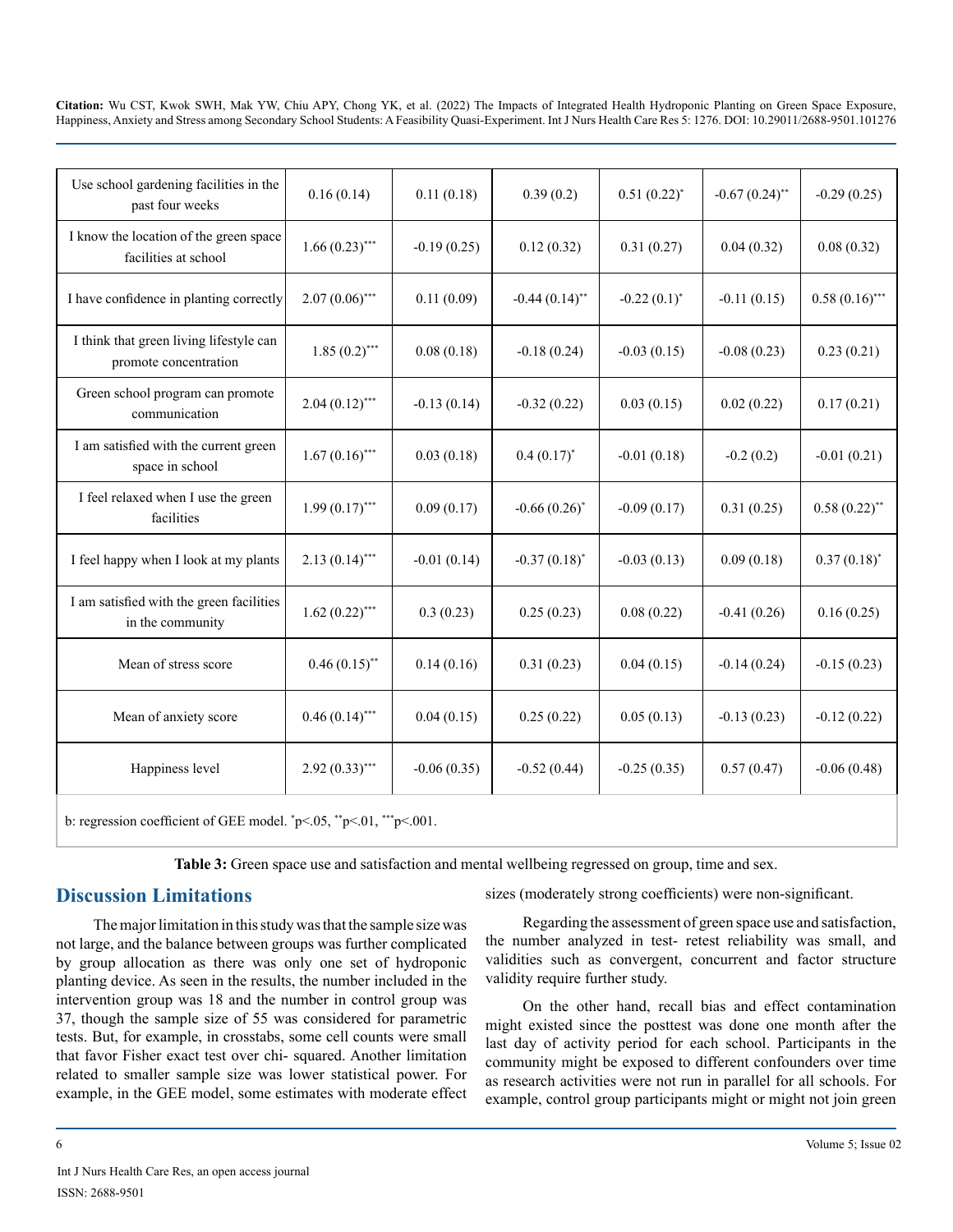activities themselves in the window period. Therefore, future RCT is required.

#### **Generalizability**

The generalizability of the study results and intervention might be compromised by non-random sampling, and the combined limitations of group allocation and sample size, and the limitations in assessment tool and schedule. However, the report of this study supports that hydroponic planting is a feasible intervention for adolescents in school setting with potential and statistical positive outcomes in terms of green space use, satisfaction, and mental wellbeing.

#### **Interpretations**

The hypothesis regarding the improvements, after participating in hydroponic planting, in green space use and satisfaction was partially supported; and the hypothesis with respect to mental wellbeing requires further investigation. However, some of the results related to gender difference are somehow consistent with the literature that females, over time, were more emotionally and confidently engaged in green activities. The non-significant group by time effects for the variables in terms of mental wellbeing might support an interpretation that the effects of hydroponic planting might be comparable to those of control activities, as stress reduction intervention was also provided in the control group. Another reason that we did not find significant group by time effects on mental wellbeing might be that students recruited were from general population which were not patients or at-risk groups recognized. However, future studies could focus on these groups to examine the benefits of hydroponic planting on them. Further, the frequency and period of intervention could be lengthened. One-hour session for every two to three weeks for three times might not be frequent enough to allow significant differences between groups. In addition, there was no post-test for green dietary habits. Future studies should answer these related questions.

In the competitive education system worldwide, sources of pressure for school children could be from too much homework, long school hours and preparation for secondary school entry and/or unsatisfactory school performance [27,28]. Green space exposure and green activities could minimize the mental health risks. Previous evidence shows that during childhood, risk for subsequent mental illness in those who lived with the lowest level of green space exposure was higher compared with those who lived with the highest level of exposure [29]. Stronger association was observed in cumulative exposure compared with single-year exposure. A Dutch survey discovered that households with a high volume of green space within three km radius were less affected by experiencing stressful life event, and potentially the perceived mental health issues [30].

Nonetheless, the use of public green space could be affected by demographic factors such as gender, lifestyle, and family background. In a cross-sectional study of Dutch [31], adolescents reported that green environment was very important for them to visit green spaces frequently for physical and social activities. In particular, males, those who owned dogs, or those having educated father visited green spaces more often. However, the visits were not associated with the quantity of green space around the residential area. A German survey showed a non-linear (inverted U-shape) relationship between the amount of and distance to green space and life satisfaction in urban residents [32].

At school setting, school based green activities were considered feasible interventions for students' wellbeing. However, previous results, including findings in this study, render further investigations. For example, results in study with small sample size and without randomization might not be satisfactory. Researchers in England conducted six monthly intervention sessions allowing 36 children and young adolescents with mental and developmental difficulties to develop green space at school under the guidance of horticulturists and psychotherapist. However, the quantitative outcomes regarding mental wellbeing were not satisfactory in this pre and posttest design [33]. A RCT with larger sample size is warranted. In terms of other benefits, previous RCT also hypothesized that school gardening intervention, in combination with coordinated approach in school-based interventions, might promote healthy eating, physical activity and improve weight status in elementary students [34]. However, the results later published did not find significant differences in outcomes such as vegetable preference, exposure, intake and fruit intake between intervention groups and the control intervention (Coordinated School Health) [35]. That means the differences in outcomes between targeted gardening intervention and no intervention remain unclear and require further trials.

#### **Conclusion**

In this study, the school based green space programme was found feasible for early adolescent students with statistically supported results of green facility use in the community and school gardening, as well as gender differences which echoed the findings in the literature. Limitations have also been identified and future study with larger scale, more frequent intervention, longer followup and RCT design are required. Nevertheless, our new findings support the implementation of integrating hydroponic planting techniques into the conventional planting to promote students' mental health at secondary schools. In the context of contemporary adolescent development, education should be holistic and should not be confined to academic achievement; additional out- ofclassroom experiential learning activities that enable students to learn in real-life contexts, broaden their horizons and foster wholeperson development should be encouraged. In the future, the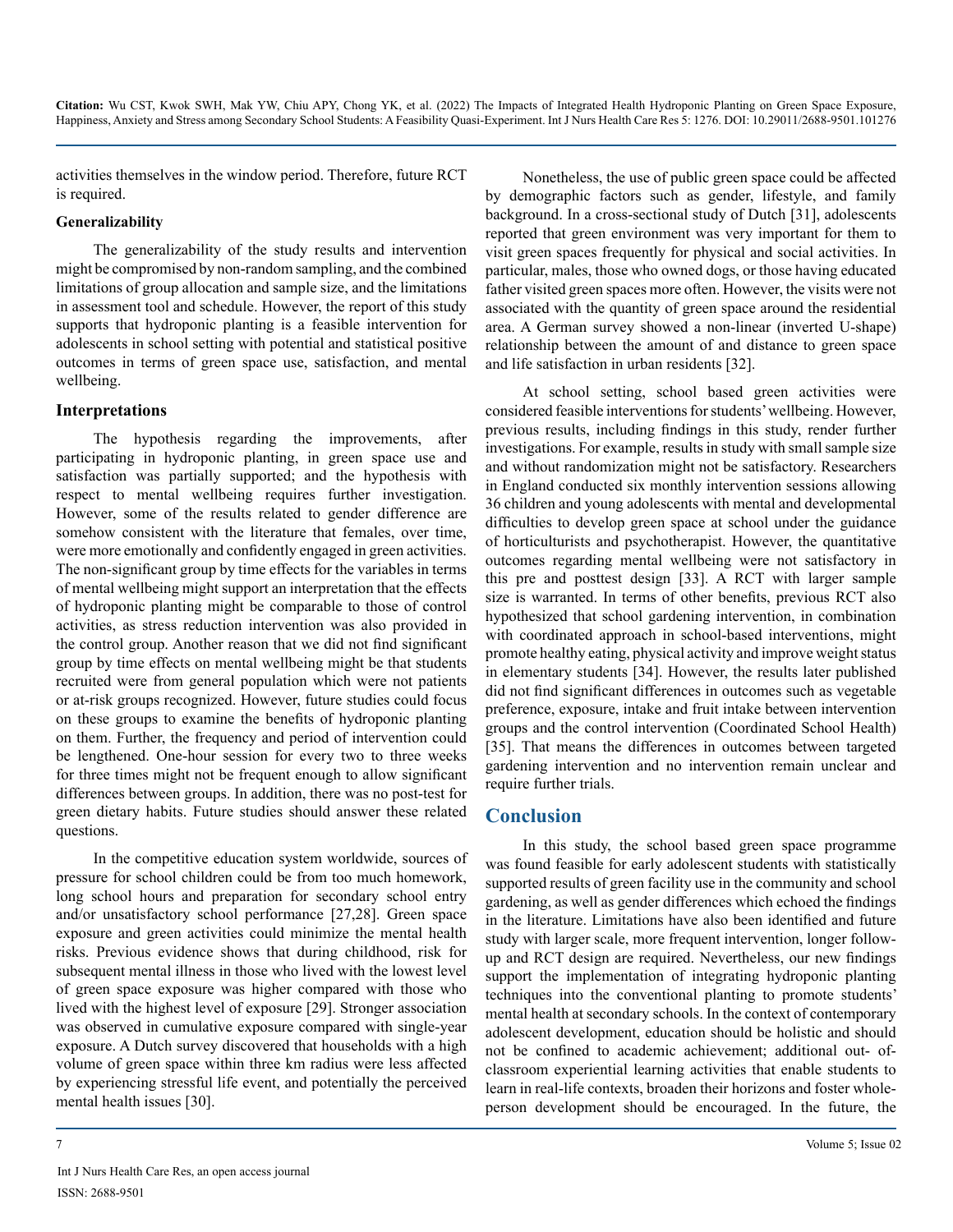implementation of the integrated health green space programme with hydroponic planting in urban area could be a sustainable mode of promoting green space concepts and greenness exposure to benefit key stakeholders such as adolescents, schools and families.

#### **Author Contributions:**

**Conceptualization:** C.S.T.W and Y.K.C; Methodology: C.S.T.W and Y.W.M; Validation: C.S.T.W and Y.W.M.

**Formal Analysis:** C.S.T.W; S.W.H.K; Y.W.M; A.P.Y.C.

**Investigation:** E.K; L.K.P.S and C.K.C.W.

**Resources:** C.S.T.W; Y.K.C and Y.W.M.

**Writing-Original Draft Preparation:** C.S.T.W; S.W.H.K; E.K; C.K.C.W; A.P.Y.C

**Writing-Review & Editing:** S.W.H.K; A.P.Y.C; Y.W.M; L.K.P.S; Supervision: C.S.T.W.

**Project Administration:** C.S.T.W and Y.K.C; Funding Acquisition: C.S.T.W and Y.K.C.

#### **Funding**

This research was funded by Lee Hysan Foundation under the Service Learning Project in Collaborative Care in School Health and Safety.

#### **Acknowledgments**

We would like to thank Dr. Man Kin Wong, Dr. Sau Fong Leung, Dr. Kin Cheung and Dr. Winsome Lam for the validation of the content and questionnaires. We gratefully acknowledge the support from Ms. Renee Leung who monitored the progress of the program.

#### **References**

- Perry DG, Pauletti RE (2011) Gender and adolescent development. [Journal of Research on Adolescence. 21: 61-74.](https://onlinelibrary.wiley.com/doi/10.1111/j.1532-7795.2010.00715.x)
- **2.** [Lau JTF, Gross DL, Wu AMS, Cheng K-M, Lau MMC \(2017\) Incidence](https://pubmed.ncbi.nlm.nih.gov/28417158/) [and predictive factors of Internet addiction among Chinese secondary](https://pubmed.ncbi.nlm.nih.gov/28417158/)  [school students in Hong Kong: A longitudinal study. Soc Psychiatry](https://pubmed.ncbi.nlm.nih.gov/28417158/)  [Psychiatr Epidemiol 52: 657-667.](https://pubmed.ncbi.nlm.nih.gov/28417158/)
- **3.** [Loke AY, Mak Y-W, Wu CST \(2017\) Characteristics of influential peers](https://psycnet.apa.org/record/2017-21480-001)  [in the eyes of secondary school students: A mixed method study.](https://psycnet.apa.org/record/2017-21480-001)  [Primary Health Care Research & Development. 18: 429-440.](https://psycnet.apa.org/record/2017-21480-001)
- **4.** [Leung MC, Cheung RYM \(2020\) Music engagement and well-being in](https://journals.sagepub.com/doi/full/10.1177/0305735618786421)  [Chinese adolescents: Emotional awareness, positive emotions, and](https://journals.sagepub.com/doi/full/10.1177/0305735618786421)  [negative emotions as mediating processes. Psychology of Music. 48:](https://journals.sagepub.com/doi/full/10.1177/0305735618786421)  [105-119.](https://journals.sagepub.com/doi/full/10.1177/0305735618786421)
- **5.** [Rydin Y, Bleahu A, Davies M, Dávila JD, Friel S, et al. \(2012\) Shaping](https://www.thelancet.com/commissions/healthy-cities)  [cities for health: Complexity and the planning of urban environments](https://www.thelancet.com/commissions/healthy-cities)  [in the 21st century. Lancet. 379: 2079-2108.](https://www.thelancet.com/commissions/healthy-cities)
- **6.** [Tost H, Champagne FA, Meyer-Lindenberg A \(2015\) Environmental](https://www.nature.com/articles/nn.4108)  [influence in the brain, human welfare and mental health. Nature](https://www.nature.com/articles/nn.4108)  [Neuroscience. 18: 1421-1431.](https://www.nature.com/articles/nn.4108)
- **7.** [Stigsdotter UK, Ekholm O, Schipperijn J, Toftager M, Kamper-](https://healthytreeshealthylives.org/resources/health-promoting-outdoor-environments-associations-betweengreenspace-and-health-health-related-quality-of-life-and-stress-based-on-a-danish-national-representative-survey)[JØRgensen F, et al. \(2010\) Health promoting outdoor environments](https://healthytreeshealthylives.org/resources/health-promoting-outdoor-environments-associations-betweengreenspace-and-health-health-related-quality-of-life-and-stress-based-on-a-danish-national-representative-survey)  [- Associations between green space, and health, health-related quality](https://healthytreeshealthylives.org/resources/health-promoting-outdoor-environments-associations-betweengreenspace-and-health-health-related-quality-of-life-and-stress-based-on-a-danish-national-representative-survey)  [of life and stress based on a Danish national representative survey.](https://healthytreeshealthylives.org/resources/health-promoting-outdoor-environments-associations-betweengreenspace-and-health-health-related-quality-of-life-and-stress-based-on-a-danish-national-representative-survey) [Scandinavian Journal of Public Health. 38: 411-417.](https://healthytreeshealthylives.org/resources/health-promoting-outdoor-environments-associations-betweengreenspace-and-health-health-related-quality-of-life-and-stress-based-on-a-danish-national-representative-survey)
- **8.** [Clatworthy J, Hinds J, Camic PM \(2013\) Gardening as a mental health](https://www.emerald.com/insight/content/doi/10.1108/MHRJ-02-2013-0007/full/html)  [intervention: A review. Mental Health Review Journal. 18: 214-225.](https://www.emerald.com/insight/content/doi/10.1108/MHRJ-02-2013-0007/full/html)
- **9.** [Kam MCY, Siu AMH \(2010\) Evaluation of a horticultural activity](https://www.sciencedirect.com/science/article/pii/S1569186111700079)  [programme for persons with psychiatric illness. Hong Kong Journal of](https://www.sciencedirect.com/science/article/pii/S1569186111700079) [Occupational Therapy. 20: 80-86.](https://www.sciencedirect.com/science/article/pii/S1569186111700079)
- **10.** [Astell-Burt T, Mitchell R, Hartig T \(2014\) The association between](https://pubmed.ncbi.nlm.nih.gov/24604596/)  [green space and mental health varies across the lifecourse: A](https://pubmed.ncbi.nlm.nih.gov/24604596/)  [longitudinal study. J Epidemiol Community Health 68: 578-583.](https://pubmed.ncbi.nlm.nih.gov/24604596/)
- **11.** [Richardson EA, Mitchell R \(2010\) Gender differences in relationships](https://pubmed.ncbi.nlm.nih.gov/20621750/#:~:text=Male cardiovascular disease and respiratory,for either men or women.)  [between urban green space and health in the United Kingdom. Soc](https://pubmed.ncbi.nlm.nih.gov/20621750/#:~:text=Male cardiovascular disease and respiratory,for either men or women.)  [Sci Med 71: 568-575.](https://pubmed.ncbi.nlm.nih.gov/20621750/#:~:text=Male cardiovascular disease and respiratory,for either men or women.)
- **12.** [Ode Sang Å, Knez I, Gunnarsson B, Hedblom M \(2016\) The effects of](https://www.sciencedirect.com/science/article/abs/pii/S1618866715300765) [naturalness, gender, and age on how urban green space is perceived](https://www.sciencedirect.com/science/article/abs/pii/S1618866715300765)  [and used. Urban Forestry & Urban Greening. 18: 268-276.](https://www.sciencedirect.com/science/article/abs/pii/S1618866715300765)
- **13.** [Janssen I, Rosu A \(2015\) Undeveloped green space and free-time](https://ijbnpa.biomedcentral.com/articles/10.1186/s12966-015-0187-3)  [physical activity in 11 to 13- year-old children. International Journal of](https://ijbnpa.biomedcentral.com/articles/10.1186/s12966-015-0187-3)  [Behavioral Nutrition and Physical Activity. 12: 26.](https://ijbnpa.biomedcentral.com/articles/10.1186/s12966-015-0187-3)
- **14.** [Feda DM, Seelbinder A, Baek S, Raja S, Yin L, et al. \(2015\)](https://journals.sagepub.com/doi/abs/10.1177/1420326X14535791) [Neighbourhood parks and reduction in stress among adolescents:](https://journals.sagepub.com/doi/abs/10.1177/1420326X14535791)  [Results from Buffalo, New York. Indoor and Built Environment. 24:](https://journals.sagepub.com/doi/abs/10.1177/1420326X14535791)  [631-639.](https://journals.sagepub.com/doi/abs/10.1177/1420326X14535791)
- **15.** [Phibunwatthanawong T, Riddech N \(2019\) Liquid organic fertilizer](https://link.springer.com/article/10.1007/s40093-019-0257-7)  [production for growing vegetables under hydroponic condition.](https://link.springer.com/article/10.1007/s40093-019-0257-7)  [International Journal of Recycling of Organic Waste in Agriculture. 8:](https://link.springer.com/article/10.1007/s40093-019-0257-7)  [369-380.](https://link.springer.com/article/10.1007/s40093-019-0257-7)
- **16.** [Sardare MD, Admane SV \(2013\) A review on plant without](https://www.researchgate.net/publication/276320585_A_REVIEW_ON_PLANT_WITHOUT_SOIL_-_HYDROPONICS)  [soilhydroponics. International Journal of Research in Engineering and](https://www.researchgate.net/publication/276320585_A_REVIEW_ON_PLANT_WITHOUT_SOIL_-_HYDROPONICS)  [Technology. 2: 299–304.](https://www.researchgate.net/publication/276320585_A_REVIEW_ON_PLANT_WITHOUT_SOIL_-_HYDROPONICS)
- **17.** [Hui SCM \(2006\) Benefits and potential applications of green roof](https://www.researchgate.net/publication/241844469_Benefits_and_potential_applications_of_green_roof_systems_in_Hong_Kong)  [systems in Hong Kong. in 2nd Megacities International Conference.](https://www.researchgate.net/publication/241844469_Benefits_and_potential_applications_of_green_roof_systems_in_Hong_Kong) [Guangzhou, China. 351-360.](https://www.researchgate.net/publication/241844469_Benefits_and_potential_applications_of_green_roof_systems_in_Hong_Kong)
- **18.** [\(2018\) Psychology Foundation of Australia. Depression Anxiety Stress](http://www2.psy.unsw.edu.au/dass/)  [Scales \(DASS\).](http://www2.psy.unsw.edu.au/dass/)
- **19.** [Wang K, Shi H-S, Geng F-L, Zou L-Q, Tan S-P, et al. \(2016\) Cross](https://pubmed.ncbi.nlm.nih.gov/26619091/)[cultural validation of the Depression Anxiety Stress Scale-21 in China.](https://pubmed.ncbi.nlm.nih.gov/26619091/)  [Psychol Assess 28: e88-e100.](https://pubmed.ncbi.nlm.nih.gov/26619091/)
- **20.** [Oei TP, Sawang S, Goh YW, Mukhtar F \(2013\) Using the Depression](https://pubmed.ncbi.nlm.nih.gov/23425257/)  [Anxiety Stress Scale 21 \(DASS-21\) across cultures. Int J Psychol. 48:](https://pubmed.ncbi.nlm.nih.gov/23425257/)  [1018-1029.](https://pubmed.ncbi.nlm.nih.gov/23425257/)
- **21.** [Chan RCK, Xu T, Huang J, Wang Y, Zhao Q, et al. \(2012\) Extending](https://pubmed.ncbi.nlm.nih.gov/22921506/)  [the utility of the Depression Anxiety Stress scale by examining its](https://pubmed.ncbi.nlm.nih.gov/22921506/)  [psychometric properties in Chinese settings. Psychiatry Res 200: 879-](https://pubmed.ncbi.nlm.nih.gov/22921506/) [883.](https://pubmed.ncbi.nlm.nih.gov/22921506/)
- **22.** [Andrews FM, Crandall R \(1976\) The validity of measures of self](https://link.springer.com/article/10.1007/BF00286161#:~:text=The results provide evidence that,10%25 of the total variance.)[reported well-being. Social Indicators Research. 3: 1-19.](https://link.springer.com/article/10.1007/BF00286161#:~:text=The results provide evidence that,10%25 of the total variance.)